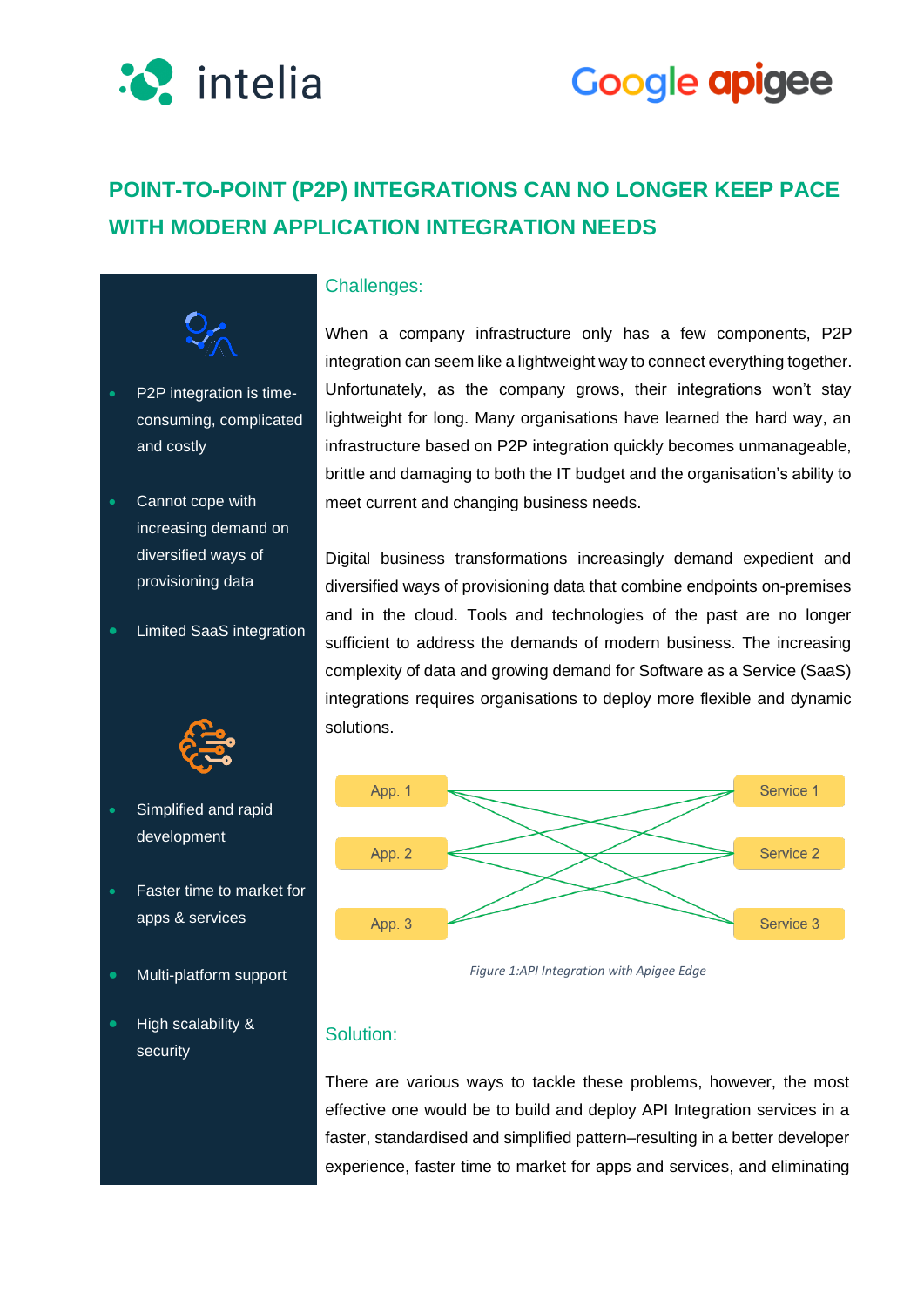

## **Google apigee**

Point-to-Point integration overhead. API integration ensures that applications which are connected, represent the most up-to-date data while providing data integrity across a technology stack without having to worry about versioning.

Google Apigee is an API Management software cross-cloud solution to master the full API lifecycle. Beyond the core features of an API gateway and developer portal, the Apigee platform delivers metrics, API design and modelling, monitoring and advanced security and monetisation capabilities. Apigee Edge is one of the most popular API Management Solutions that support the complete API development management life cycle.

### How Google Apigee Edge can help?

**Apigee Edge** is a platform that allows development and management of APIs throughout the full lifecycle–from development and publishing, to maintenance and versioning of APIs. The Edge platform offers services in three layers:

- API services for creating, publishing and securely managing your portfolio of API proxies.
- Developer services to provide access and tools to consume APIs, critical for developers to build and test applications.
- Analytics services to understand patterns of API usage and gain visibility of details into the health and performance of your program.

Using Apigee Edge, API developers can easily and quickly build RESTful APIs that can be consumed by other app developers. These APIs are exposed on Edge by building API proxies that act as managed 'facades' for backend services. API proxies decouple the app-facing API from your backend services, shielding those apps from backend code changes thus backend changes to your services can continue while apps continue to call the same API without any interruption.